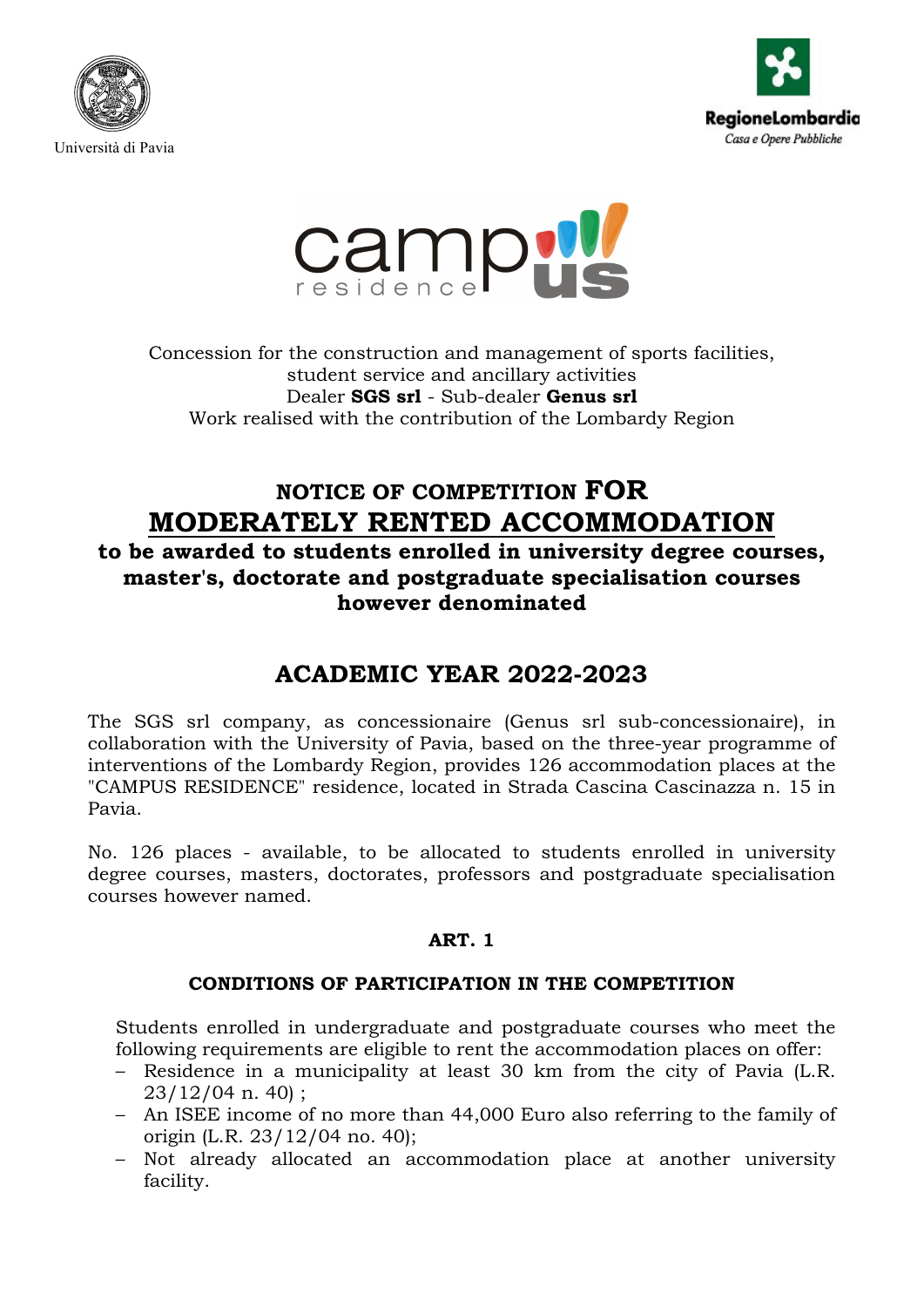## **ART. 2**

#### **REQUIRED DOCUMENTATION**

Those who intend to access the lease must apply to the property manager, selfcertifying in the manner provided for in Articles 46 and 47 of Presidential Decree no. 445 of 28 December 2000, the following data:

- a) personal data;
- b) tax code;
- c) enrolment in the university course;
- d) all elements to ascertain the ISEE of the household of origin;
- e) distance between the municipality or district of residence and the place in the municipality where the course takes place.

The application for the allocation of accommodation, is to be drawn up exclusively on the special form that can be downloaded from the website [www.campuspavia.it](http://www.campuspavia.it/) under the heading "call for applications 2022/23", and must be sent, together with a copy of a valid front/back ID document and the signed regulations, between 24 May 2022 and 20 September 2022, via the e-mail address info@campuspavia.it.

## **ART. 3**

## **CRITERIA FOR FORMULATION OF THE RANKING LIST**

### **The allocation of accommodation places will be carried out as follows:**

The **first** is decreed by the Convention stipulated with the Lombardy Region on 13 April 2007, which allows for the certain renewal of the contract for those who have already sustained a temporary tenancy at the facility in the current year, subject to the above requirements.

The **second** way concerns all new guests and former tenants who had not renewed their contract without interruption.

In fact, it will allow access, by ranking, as per Articles 1-2-5-7 and according to the date of arrival of applications, until the available beds are exhausted.

The final assignments will be announced by e-mail, or by telephone, from 21 September 2022 (except for those who have renewed their contract and therefore already know about it).

If the total number of places is not filled, applications sent after the abovementioned date of 21 September 2022 will also be assessed and accepted until the completion of the accommodation.

By accepting the accommodation place, the student undertakes to observe the internal regulations of the "Campus" residences.

The accommodation space is reserved exclusively for the assignee, who may not grant partial or total use of it to anyone, even temporarily, under penalty of forfeiture of the right and loss of the security deposit.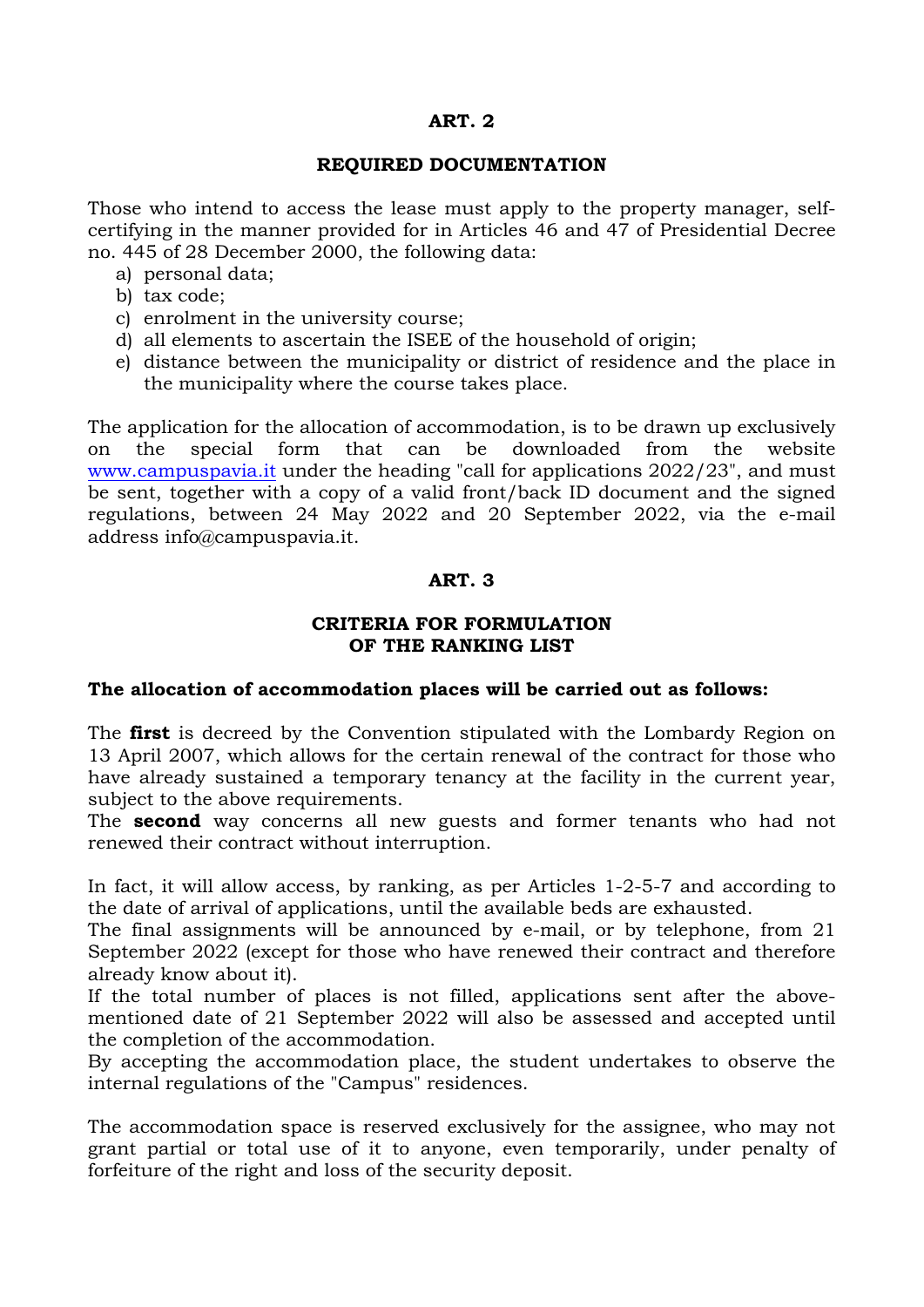When the student is confirmed with the allocation of accommodation, he/she must pay within 7 days a deposit of 2 months' rent, which will then become a security deposit when the rental contract is signed.

**In the event that a student, after being accepted and having paid the deposit, withdraws from the accommodation less than 15 days before his/her admission, he/she will lose the deposit paid.**

### **ART. 4**

#### **ASSESSMENT OF ECONOMIC AND ASSET STATUS FOR STUDENTS OF FOREIGN NATIONALITY**

According to Presidential Decree No. 394 of 31 August 1999, the economic and asset status of non-EU foreign students is assessed on the basis of the average exchange rate of 2021.

The economic and patrimonial situation of the household must be certified with correct documentation issued by the competent authorities of the country in which the income was generated and must be translated into Italian by the competent Italian diplomatic authorities. In the case of those countries, where there are particular difficulties in issuing the certification attested by the local Italian Embassy, the same must be issued by the competent foreign diplomatic or consular representations in Italy and legalised by the Prefectures pursuant to art. 33 of Presidential Decree n° 445 of 28 December 2000.

For foreign students coming from particularly poor countries (specified by decree of the Minister for Education, Universities and Scientific Research in agreement with the Minister for Foreign Affairs), the assessment of the economic condition is carried out on the basis of a certification issued by the Italian Representation in the country of origin that states that the student does not belong to a family known to be of high income and high social standing. This certification may also be issued by the foreign university of enrolment, linked by agreements or conventions with the universities or by Italian bodies authorised to provide the guarantee of financial coverage referred to in the current provisions on the enrolment of foreign students in Italian universities.

The student is in any case obliged to declare any income and assets held in Italy by his household under legislative decree No 109 of 31 March 1998, as amended by legislative decree No 130 of 3 May 2000.

All foreign students must submit the following documentation for the assessment of their family's economic/financial status:

- document certifying the composition of the household;
- income produced in the calendar year 2021 by each member of the household:
- documentation on buildings owned by the household with an indication of square metres;
- proof of the movable assets owned by the household;
- I.S.E. certificate for income and assets held in Italy.

Students residing outside the European Economic Community are advised to open a bank account in Italy or obtain a prepaid card in order to avoid high bank charges due to foreign transactions, which would be charged to the student.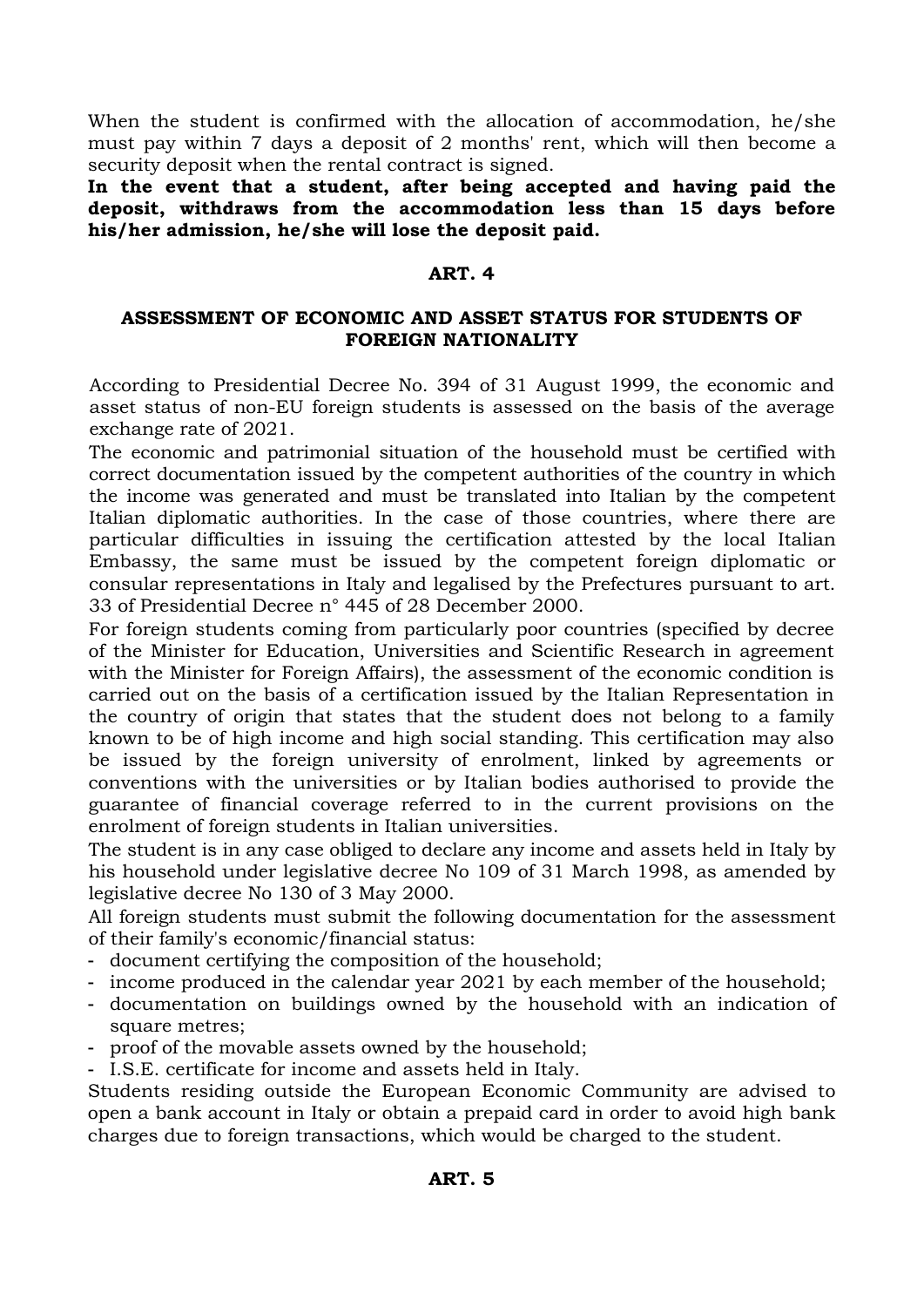## **ACCOMMODATION AVAILABLE AND SERVICES OFFERED**

Accommodation at the Residence entitles you to use a fully furnished flat consisting of a single room (studio) or a living room and a bedroom (two-room apartment) with one or two beds and a bathroom.

All accommodation is equipped with: heating and cooling system, toilet with shower, equipped kitchen. A concierge service is provided, as well as an oncampus self-service laundry.

There is also a study/recreation room and outdoor spaces as a common service.

Also included are certain services such as wireless network and access to the swimming pools (indoor and outdoor) and gymnasium of the adjacent "Campus Aquae" facility as detailed on [www.campuspavia.it](http://www.campuspavia.it/) or www.campusaquae.it. These free services are not guaranteed and may be subject to variation, limitation or suspension depending on their availability and at the sole discretion of the management of Genus srl.

Allottees of accommodation must provide their own towels and bed linen and clean the flat.

The allocation of beds will be defined by the management company, based on the guiding principle of the 'Campus Project', i.e. the expansion of university accommodation.

Having stated this principle, the beds will be prioritised as follows:

- 1st: to students from Lombardy
- 2°: to Italian students
- 3rd: to EU students
- 4th: to students from inter-university exchange projects
- 5th: to non-European students not included in the above-mentioned projects.

### **ART. 6**

#### **DURATION OF ASSIGNMENT AND PAYMENT OF RENT**

The assignment may last from a minimum of 1 month to a maximum of 12 months. The assignment will be governed by an appropriate contract between the parties whose start or end dates will be on the 1st day of the month (for start or end of occupation from the 1st to the 14th of the month) or on the 15th day of the month (for start or end of occupation from the 15th to the end of the month).

The contract will be concluded with the intermediary of the Student Assistance Centre, to which it must be returned duly signed within 10 days of conclusion. A fee for the conclusion of the contract and 50% of the registration fee must be paid to the Student Assistance Centre.

A non-interest-bearing security deposit of two months' rent (rental share) shall be paid to guarantee the fulfilment of the obligations arising from taking over the accommodation. This security deposit shall be returned on expiry of the contract or subsequent renewals, except in all those cases indicated in the contract itself or in the regulations.

The monthly fee (**rental fee**) for a **two-bed mini-apartment** is **€ 260.00 per person**.

For the **one-bed** mini-apartment (studio apartment) the monthly **fee** (**rental fee**) is **€ 430.00.**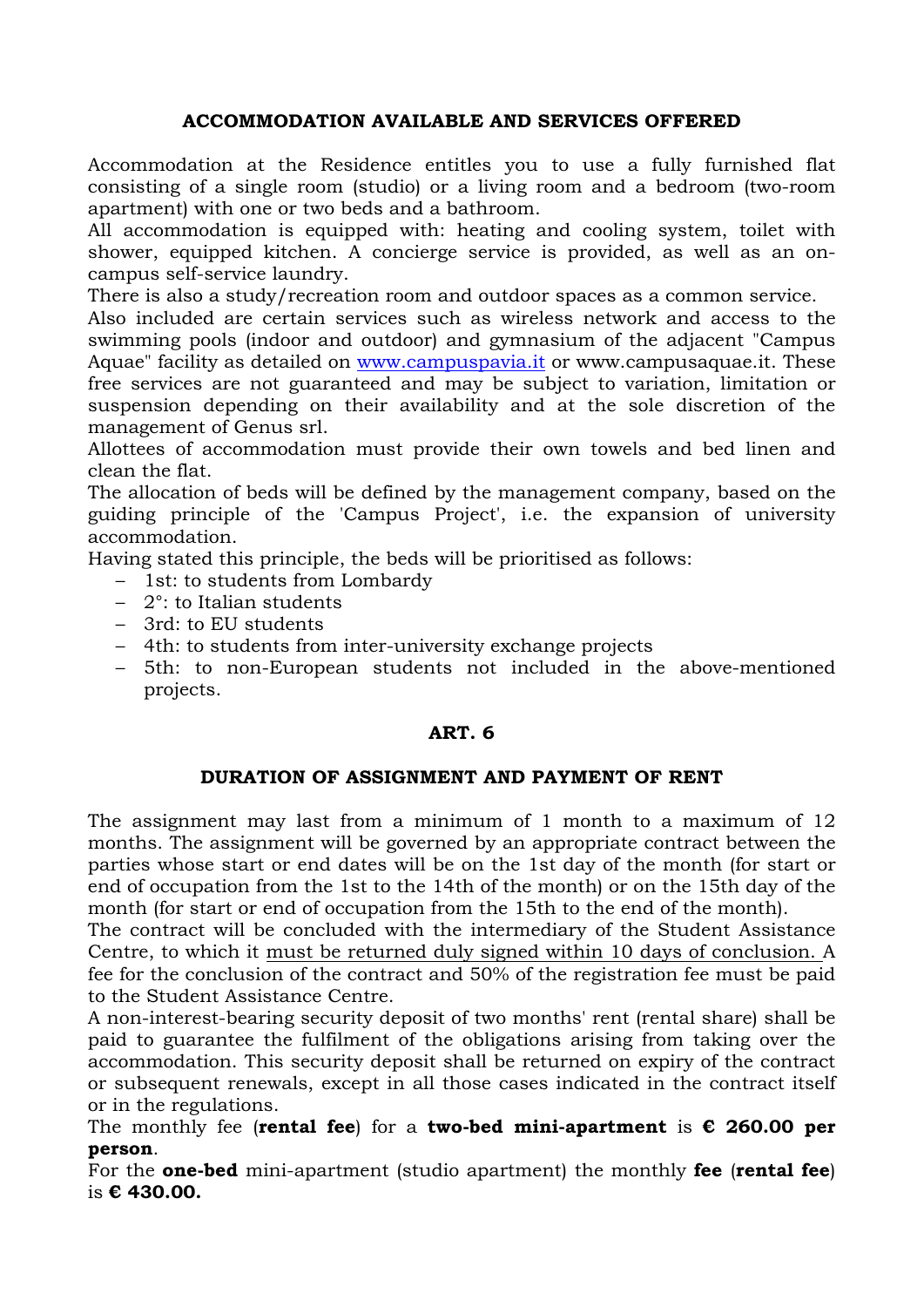In addition to these rental fees, there is a monthly flat-rate fee of **€ 145.00 for**  the one-room apartment and  $\epsilon$  120.00 per person for the two-room two**bedroom apartment,** relating to the reimbursement of utilities and insurance; this fee may be increased or adjusted if the utilities are unexpectedly increased by the supplier during the student's stay.

Payment of all the above shall be made as follows:

- **DEPOSIT**: in advance upon confirmation of the accommodation placement (payment of the deposit, which will then be retained and converted into a security deposit) or in advance upon conclusion of the contract (in cases where no deposit has been provided and paid)
- **MONTHLY RENT** (tuition + utilities fee, insurance): the first month at the time the accommodation is allocated (contract signing). From the second month onwards, monthly payment in advance (i.e. within the first 5 days of the month in which the rent is due).

We remind you, as stated above, that in the event that the student's arrival and entry does not coincide with the beginning of the month, the following procedure will be followed:

• Those arriving within the first 15 days of the month of the beginning of their stay at CAMPUS will pay the full monthly fee, while those arriving between the 16th day and the end of the month will pay half of the monthly fee.

Payments may be made either by bank cheque, or by bank transfer to the bank details that will be notified accordingly.

The allocation of the accommodation place may be revoked at any time against anyone who is in arrears with the payment of the fees.

## **ART. 7**

## **LOSS OF ACCOMMODATION**

The right to use the accommodation may be forfeited for:

- 1) non-payment of tuition fees;
- 2) serious infringement of the CAMPUS internal rules (at the sole discretion of the management)

In such cases, the management will notify the student in writing of the loss of the right to use the accommodation, and the student will be required to pay the fees corresponding to the current month and to vacate the accommodation immediately.

The right to use the accommodation may also be forfeited for:

- 3) attainment of final qualification (bachelor's degree, master's degree, doctorate, postgraduate school diploma);
- 4) renunciation of studies;
- 5) non-use of the accommodation for more than one month, subject to notice to the management company, which will decide on a case-by-case basis;

In this case, the assignee who, for whatever reason, forfeits the right to the accommodation, is obliged to promptly notify the person in charge of the "Campus residences" in writing, to pay the fees corresponding to the current month and to vacate the accommodation when the right to occupy it expires.